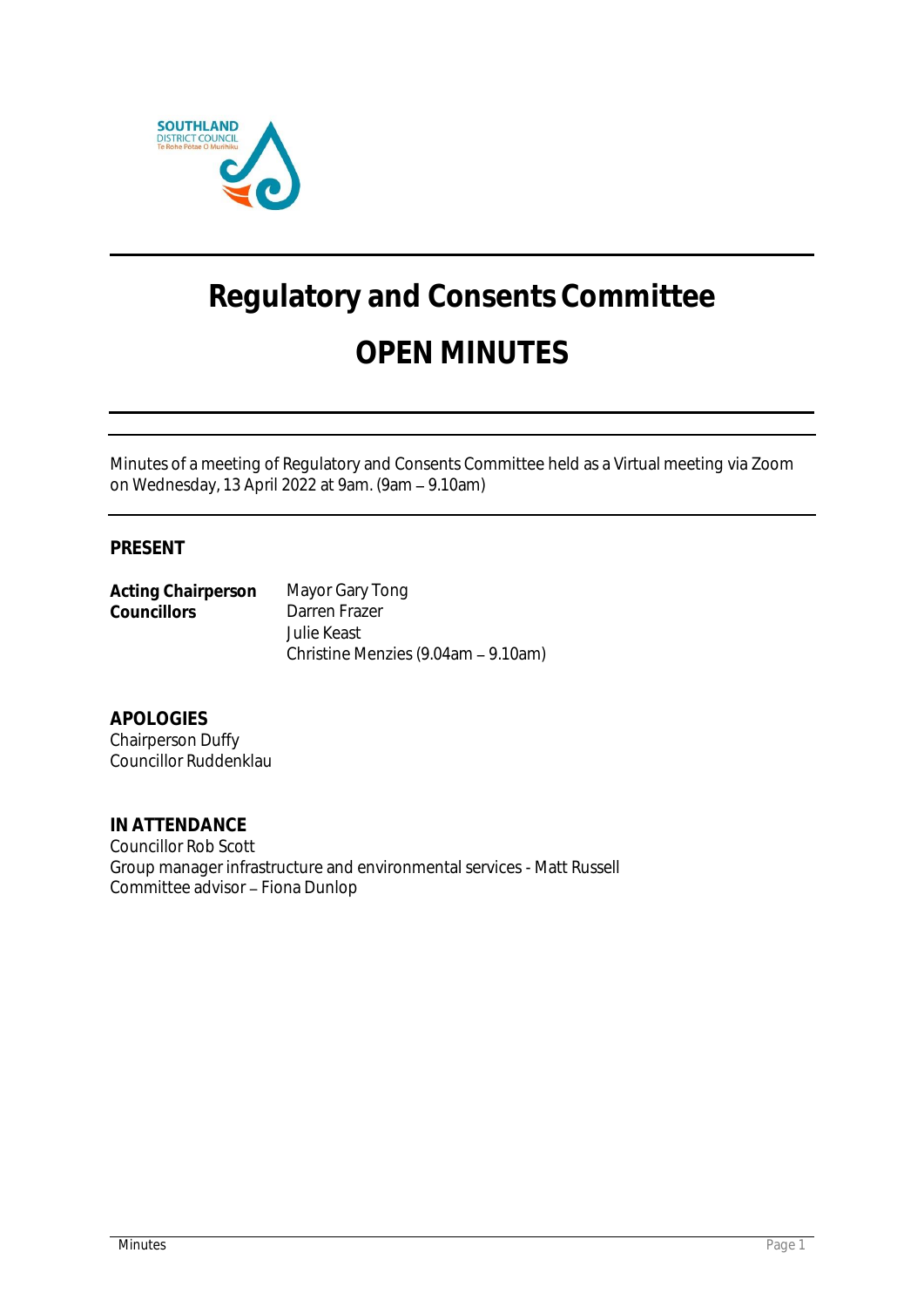

### **Acting Chair**

The Committee noted that Chair Duffy would be absent from the meeting due to illness.

Nominations for an acting chair were call for. Mayor Tong was nominated to preside as acting chair.

Moved Councillor Frazer, seconded Councillor Keast the motion that Mayor Tong preside as acting chair of the meeting in the absence of Councillor Duffy.

The motion was put and declared CARRIED.

Mayor Tong assumed the chair.

**1 Apologies** 

There were apologies for absence from Councillors Duffy and Ruddenklau.

Moved Mayor Tong, seconded Cr Frazer **and resolved:**

**That the Regulatory and Consents Committee accept the apologies.**

**2 Leave of absence** 

There were no requests for leave of absence.

**3 Conflict of interest**

There were no conflicts of interest declared.

**4 Public forum**

There was no public forum.

**5 Extraordinary/urgent items**

There were no extraordinary/urgent items.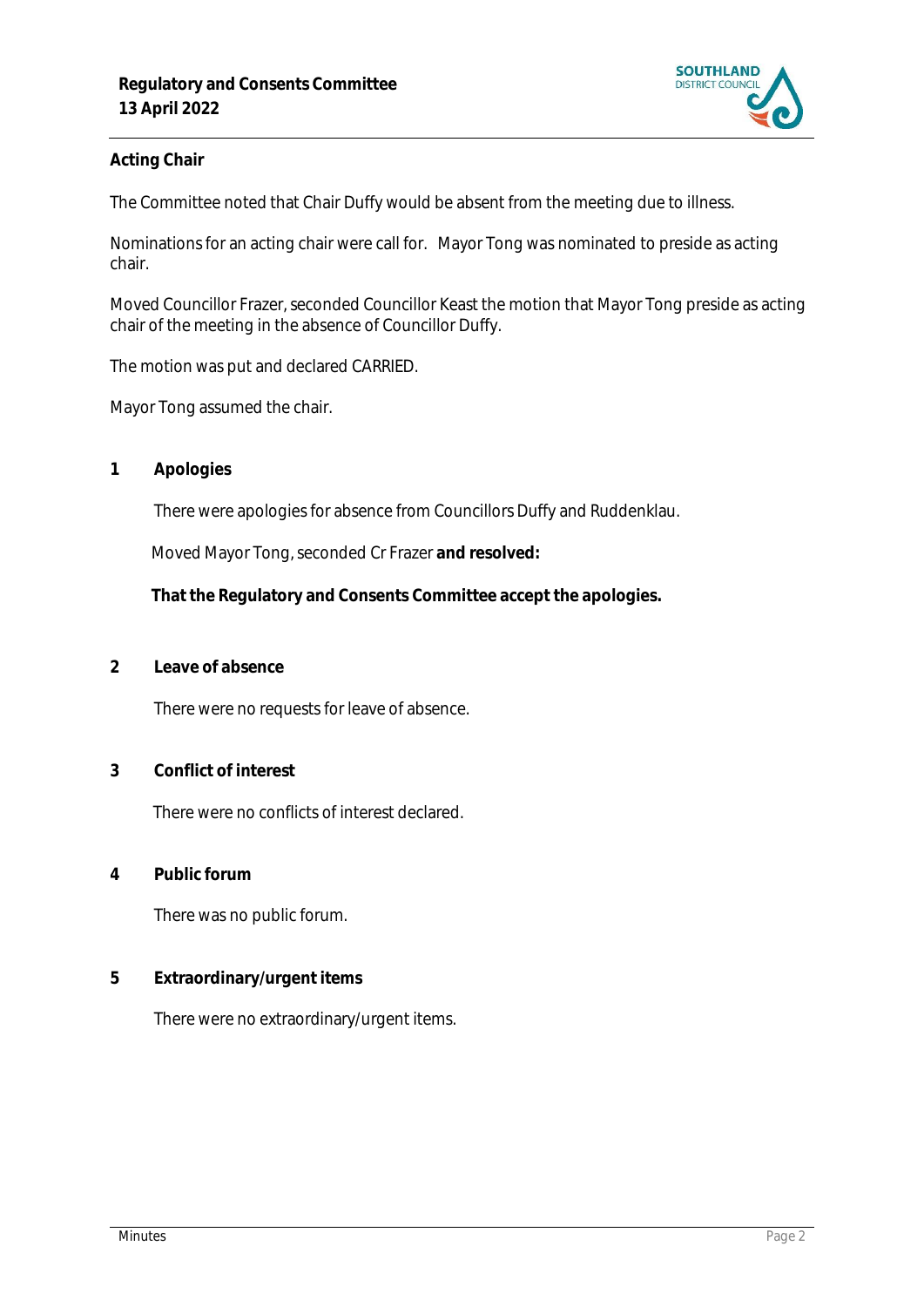

#### **6 Confirmation of minutes**

**Resolution**

Moved Cr Keast, seconded Cr Frazer **and resolved:**

**That the Regulatory and Consents Committee confirms the minutes of the meeting held on 24 November 2021 as a true and correct record of that meeting.**

#### **Reports**

**7.1 Building re-accreditation interim audit February 2022 outcome**

**Record No: R/22/3/11592**

Manager building solutions - Julie Conradi was in attendance for this item.

Mrs Conradi advised that the purpose of the report was to inform the committee of the outcome from the recent audit of Council's building solutions team by International Accreditation New Zealand.

The Committee noted that the report summarised the recent interim assessment audit process, the outcome from this, and the additional post-audit work completed to address matters highlighted through the audit process.

(During discussion on the report, Councillor Menzies joined the meeting at 9.04am.)

**Resolution**

Moved Mayor Tong, seconded Cr Frazer **and resolved:**

**That the Regulatory and Consents Committee:**

- a) **receives the report titled "Building re**-accreditation interim audit February **2022 outcome" dated 25 March 2022.**
- **b) determines that this matter or decision be recognised as not significant in terms of Section 76 of the Local Government Act 2002.**
- **c) determines that it has complied with the decision-making provisions of the Local Government Act 2002 to the extent necessary in relation to this decision; and in accordance with Section 79 of the act determines that it does not require further information, further assessment of options or further analysis of costs and benefits or advantages and disadvantages prior to making a decision on this matter.**
- **d) notes the report and associated clearance action plan as information.**

# **7.2 Review and update approved hearing commissioner list Record No: R/21/5/24561**